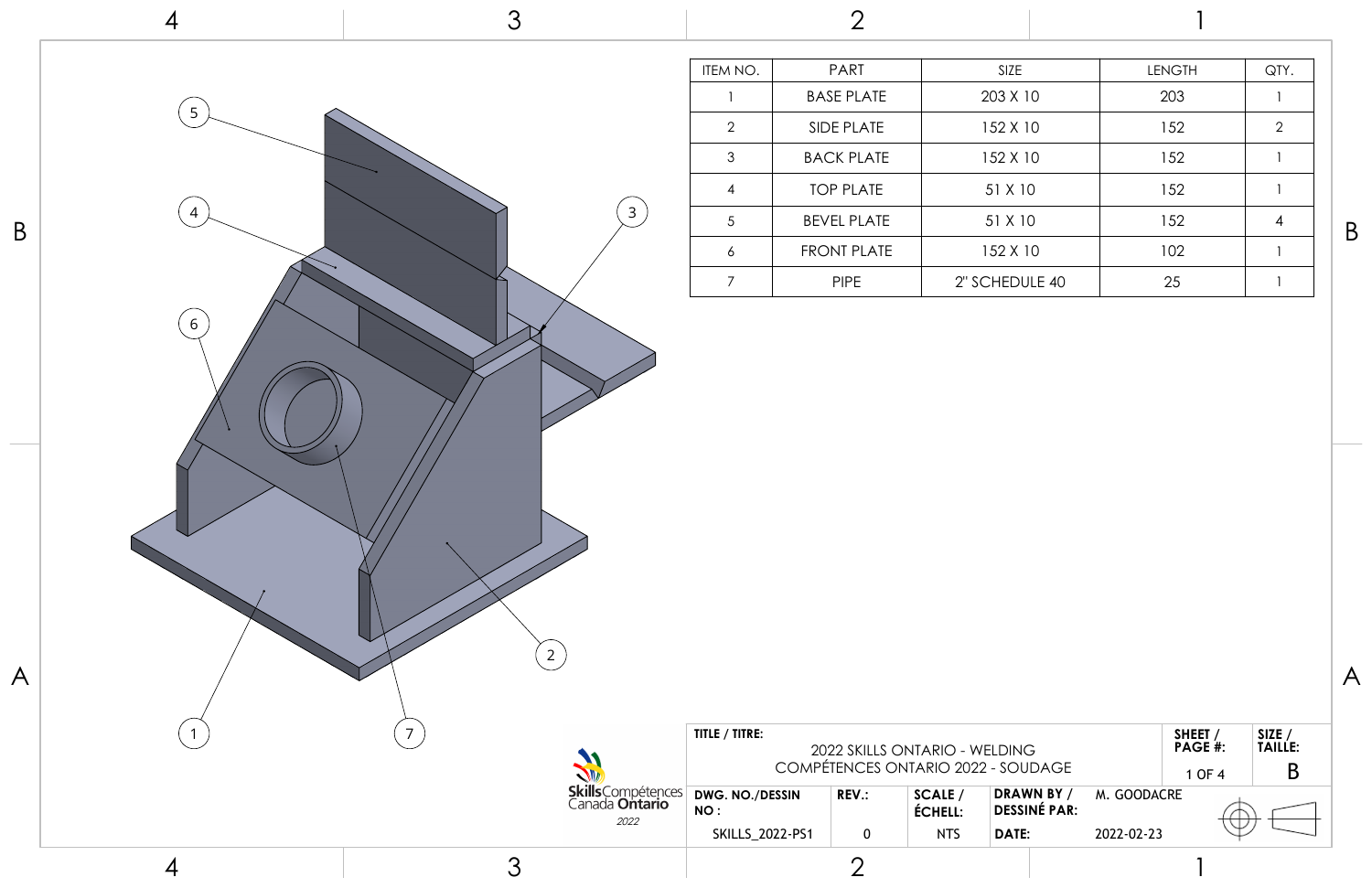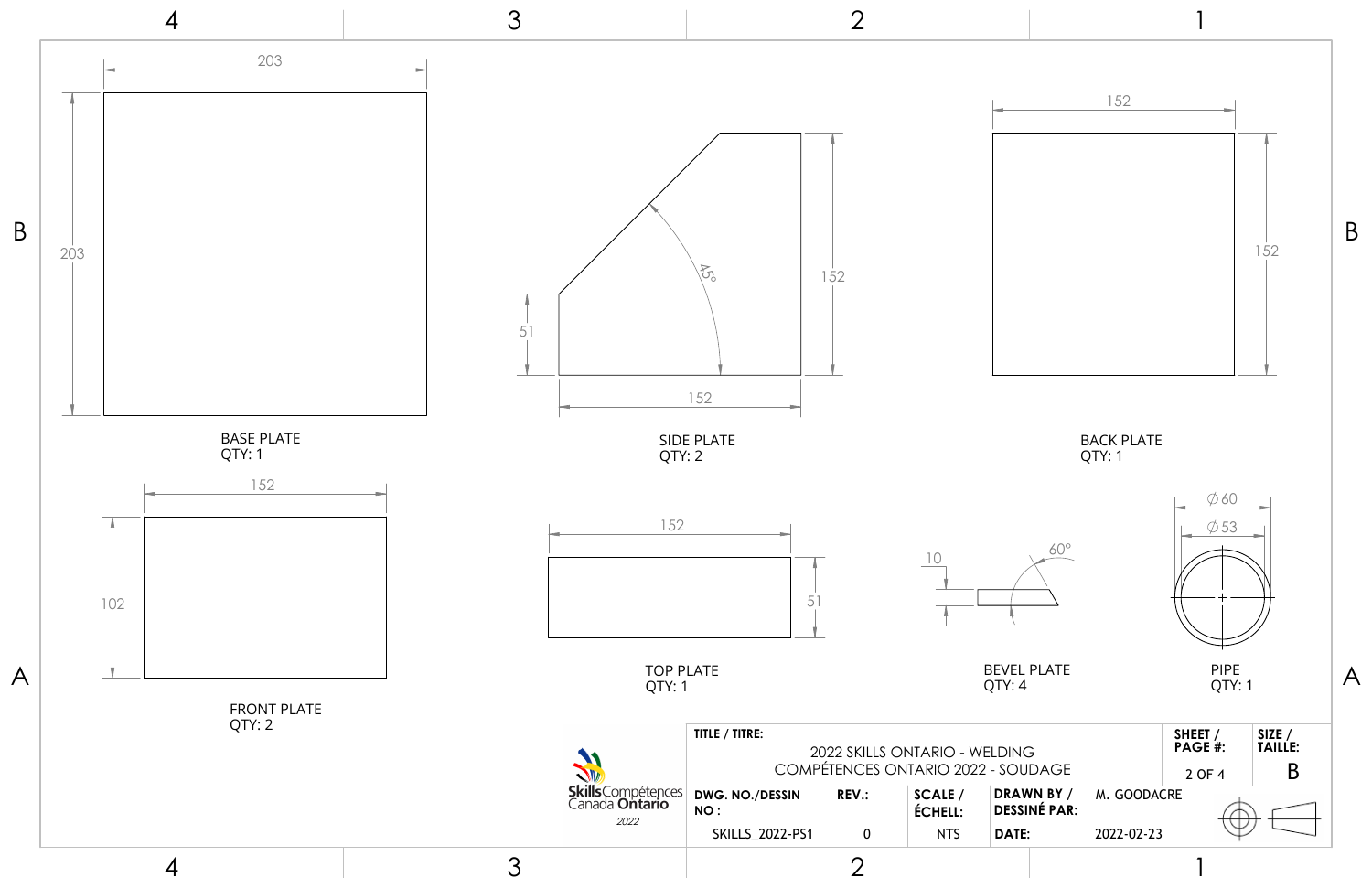

4

3

2



| sCompétences<br>ada <b>Ontario</b><br>2022 | TITLE / TITRE:<br>2022 SKILLS ONTARIO - WELDING<br>COMPÉTENCES ONTARIO 2022 - SOUDAGE |              |                    |                                   |  |
|--------------------------------------------|---------------------------------------------------------------------------------------|--------------|--------------------|-----------------------------------|--|
|                                            | DWG. NO./DESSIN<br>NO:                                                                | <b>REV.:</b> | SCALE /<br>ÉCHELL: | DRAWN BY /<br><b>DESSINÉ PAR:</b> |  |
|                                            | <b>SKILLS 2022-PS1</b>                                                                |              | <b>NTS</b>         | DATE:                             |  |
|                                            |                                                                                       |              |                    |                                   |  |